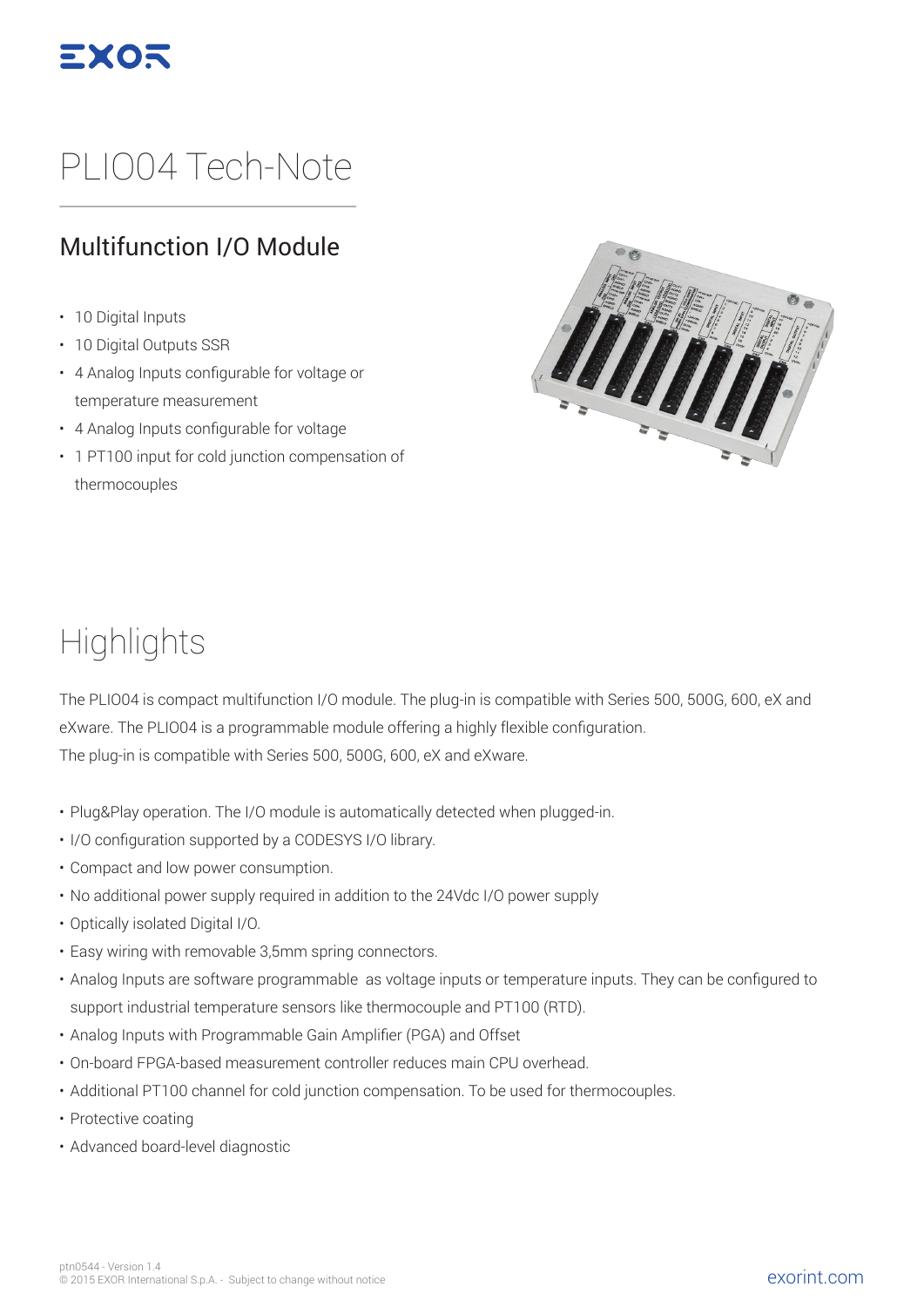# PLIO04 - Technical Data

| Digital Inputs                                                       |                                                                                                               |
|----------------------------------------------------------------------|---------------------------------------------------------------------------------------------------------------|
| Number of channels                                                   | 10                                                                                                            |
| Type of channel                                                      | Source active high (+24Vdc) inputs.                                                                           |
| Input Voltage range                                                  | 12 - 30 Vdc                                                                                                   |
| Input impedance                                                      | 3,3 K <sub>2</sub>                                                                                            |
| Optical isolation                                                    | Yes                                                                                                           |
| Isolation                                                            | 1500 Vrms                                                                                                     |
| Input filter                                                         | Programmable 0.1ms to 20ms                                                                                    |
| Digital Outputs<br>Number of Channels                                | 10                                                                                                            |
| Type of channel                                                      | SSR, 2 contacts                                                                                               |
| Max load voltage                                                     | 30 Vdc                                                                                                        |
| Max load current                                                     | 1.4A                                                                                                          |
| Output delay time                                                    | 5 <sub>ms</sub> max                                                                                           |
| Optical isolation                                                    | Yes                                                                                                           |
| Isolation                                                            | 1500 Vrms                                                                                                     |
| Analog Inputs                                                        |                                                                                                               |
| Channels                                                             | 4 differential or 8 single ended Individually programmable.                                                   |
| Optical isolation                                                    | <b>No</b>                                                                                                     |
| Measurement type                                                     | "Voltage                                                                                                      |
|                                                                      | Temperature (various types of thermocouples or PT100 RTD) with external cold junction compensation "          |
| A/D resolution<br>Accuracy @ 25°C                                    | 12 bits<br>0,2% typ.                                                                                          |
|                                                                      | Bipolar: ±100mV 0.1% FS                                                                                       |
|                                                                      | ±500mV 0.1% FS                                                                                                |
|                                                                      | ± 1V 0.1% FS                                                                                                  |
|                                                                      | ± 5V 0.1% FS                                                                                                  |
| Voltage input range and accuracy                                     | ±10V 0.1% FS<br>Unipolar:0-100mV 0.1% FS                                                                      |
|                                                                      | 0-500mV 0.1% FS                                                                                               |
|                                                                      | 0-1V 0.1% FS                                                                                                  |
|                                                                      | 0-5V 0.1% FS                                                                                                  |
| Voltage Input absolute max. ratings                                  | 0-10V 0.1% FS"<br>± 15Vdc (referenced to analog ground)                                                       |
| Voltage input linearity error                                        | 0.1%                                                                                                          |
| Voltage mode input impedance                                         | $>2$ M $\Omega$                                                                                               |
|                                                                      | $E (-270/1000°C)$                                                                                             |
|                                                                      | $J (-210/760^{\circ}C)$                                                                                       |
| Thermocouple input                                                   | K (-270/1370°C)<br>R (0/1768°C)                                                                               |
|                                                                      | S (0/1768°C)                                                                                                  |
|                                                                      | T (-270/400°C)                                                                                                |
| Cold Junction compensation                                           | External with dedicated PT100 input                                                                           |
| PT100 RTD input                                                      | 2, 3 or 4 wires transducer interface with break and short circuit detection                                   |
| Temperature range                                                    | $-100^{\circ}$ C $\div$ 850 $^{\circ}$ C                                                                      |
|                                                                      | Range 1 0÷157Ω 0.2%<br>Range 2 $0 \div 530 \Omega$ 0.3%                                                       |
| PT100 accuracy @ 25 °C                                               | Range $3 \ 0:1020 \ \Omega \ 0.4\%$                                                                           |
|                                                                      | Range 4 0÷8800 Ω 0.5%"                                                                                        |
| Analog Inputs                                                        |                                                                                                               |
| Channels                                                             | 4 single ended                                                                                                |
| Optical isolation<br>Measurement type                                | <b>No</b><br>Voltage                                                                                          |
| A/D resolution                                                       | 12 bits                                                                                                       |
| Accuracy @ 25°C                                                      | 0,2% typ.                                                                                                     |
|                                                                      | Unipolar: 0-100mV 0.1% FS                                                                                     |
|                                                                      | 0-500mV 0.1% FS                                                                                               |
| Voltage input range and accuracy                                     | 0-1V 0.1% FS                                                                                                  |
|                                                                      | 0-5V 0.1% FS                                                                                                  |
|                                                                      | 0-10V 0.1% FS"<br>± 15Vdc (referenced to analog ground)                                                       |
| Voltage Input absolute max. ratings<br>Voltage input linearity error | 0.1%                                                                                                          |
| Voltage mode input impedance                                         | $>2$ M $\Omega$                                                                                               |
| Connectors                                                           |                                                                                                               |
| Connector Type                                                       | Omnimate range header/plugs 3.5mm-10 contacts (two piece terminal blocks) SL-SMT 3.5/180F Box + BLZF 3.5/180F |
| <b>Environmental Conditions</b>                                      |                                                                                                               |
| Operating temperature                                                | 0 to 50 °C (vertical installation)                                                                            |
| Storage temperature                                                  | $-20$ to $+70$ °C                                                                                             |
| Operating and storage humidity                                       | $5 - 85$ % relative humidity, non-condensing                                                                  |
| Protection class                                                     | <b>IP20</b>                                                                                                   |
| Approvals                                                            |                                                                                                               |
|                                                                      | Emission EN 61000-6-4, Immunity EN 61000-6-2<br>for installation in industrial environments                   |
| CE                                                                   | Emission EN 61000-6-3, Immunity EN 61000-6-1                                                                  |
|                                                                      | for installation in residential environments                                                                  |
|                                                                      |                                                                                                               |

exorint.com ptn0544 - Version 1.4 © 2015 EXOR International S.p.A. - Subject to change without notice